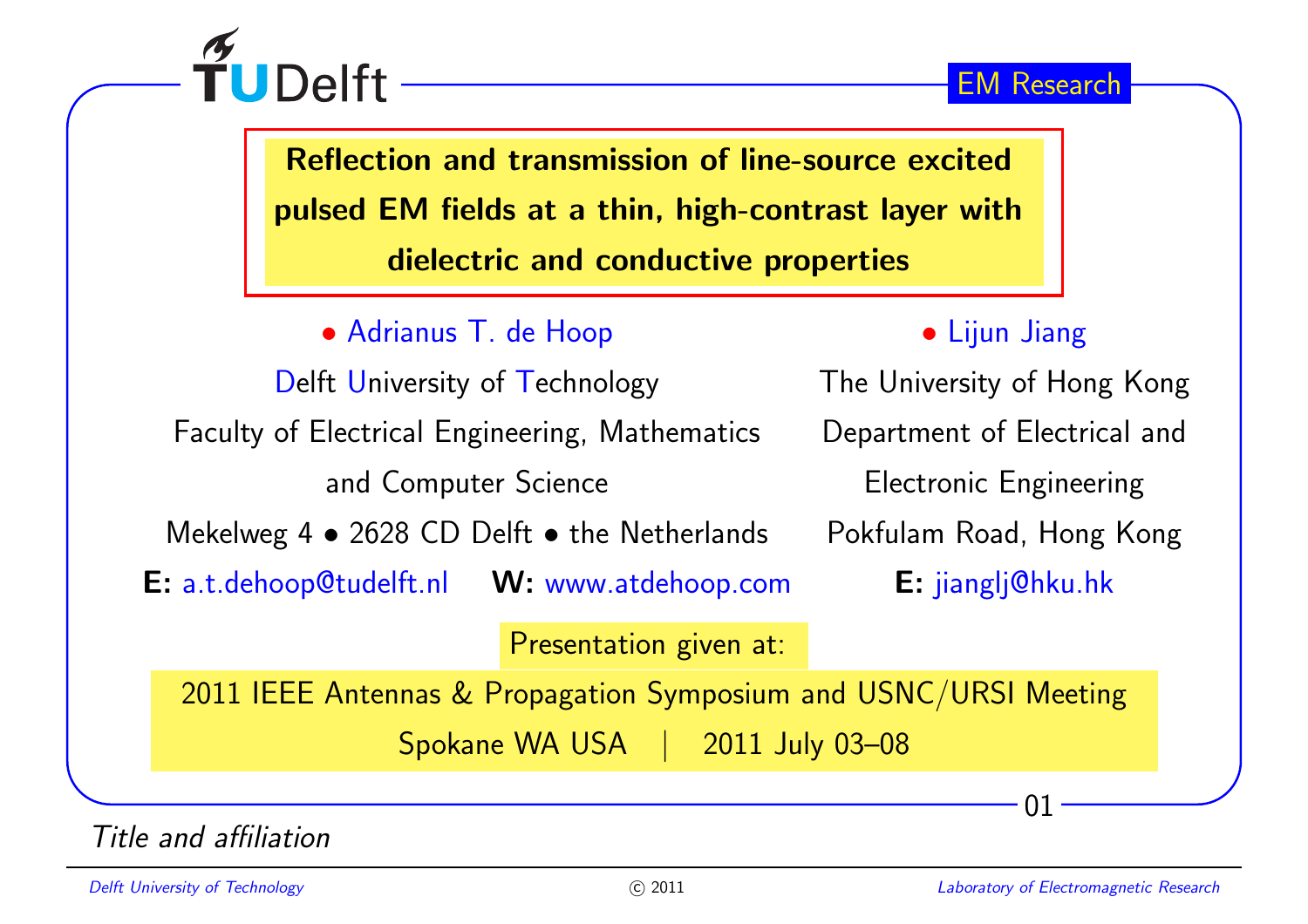

### SYNOPSIS:

- Problem formulation
- Method of (analytical) solution ( Generalized Cagniard-DeHoop method )
- Illustrative numerical results
- Application to signal integrity analysis in pulsed-field EM radiative inter- and intra-device signal transfer



02

EM Research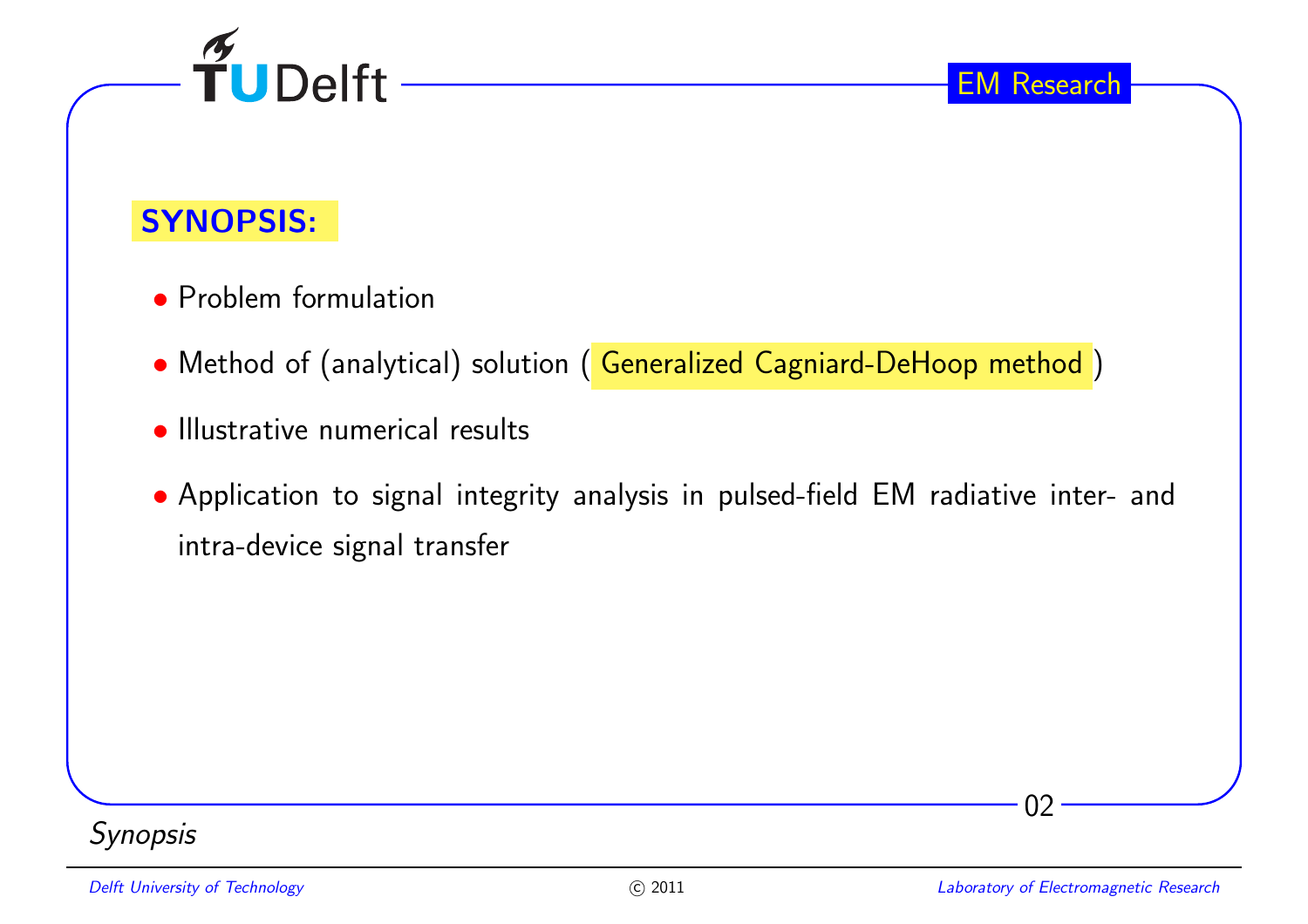

#### AIM OF THE RESEARCH:

- $\bullet$  Studying methods for characterizing  $\overline{\phantom{a} }$  pulsed-field EM radiative signal transfer <code>in</code> inter- and intra-microelectronic circuits/devices through the time-domain analysis of appropriate model configurations
- $\bullet$  Analyzing the <mark>signal integrity</mark> associated with the signal transfer in such configurations
- $\bullet$  Developing the basis for appropriate  $\left\lfloor\frac{\text{time-domain EM Interference regulations}}{\text{time-domain EM}}\right\rfloor$ pertaining to pulsed-field inter- and intra-microelectronic circuits/devices signal transfer
- $\bullet$  Constructing analytical results for the  $\frac{}{}$  benchmarking  $\,$  of the relevant EM computational procedures

#### Research objectives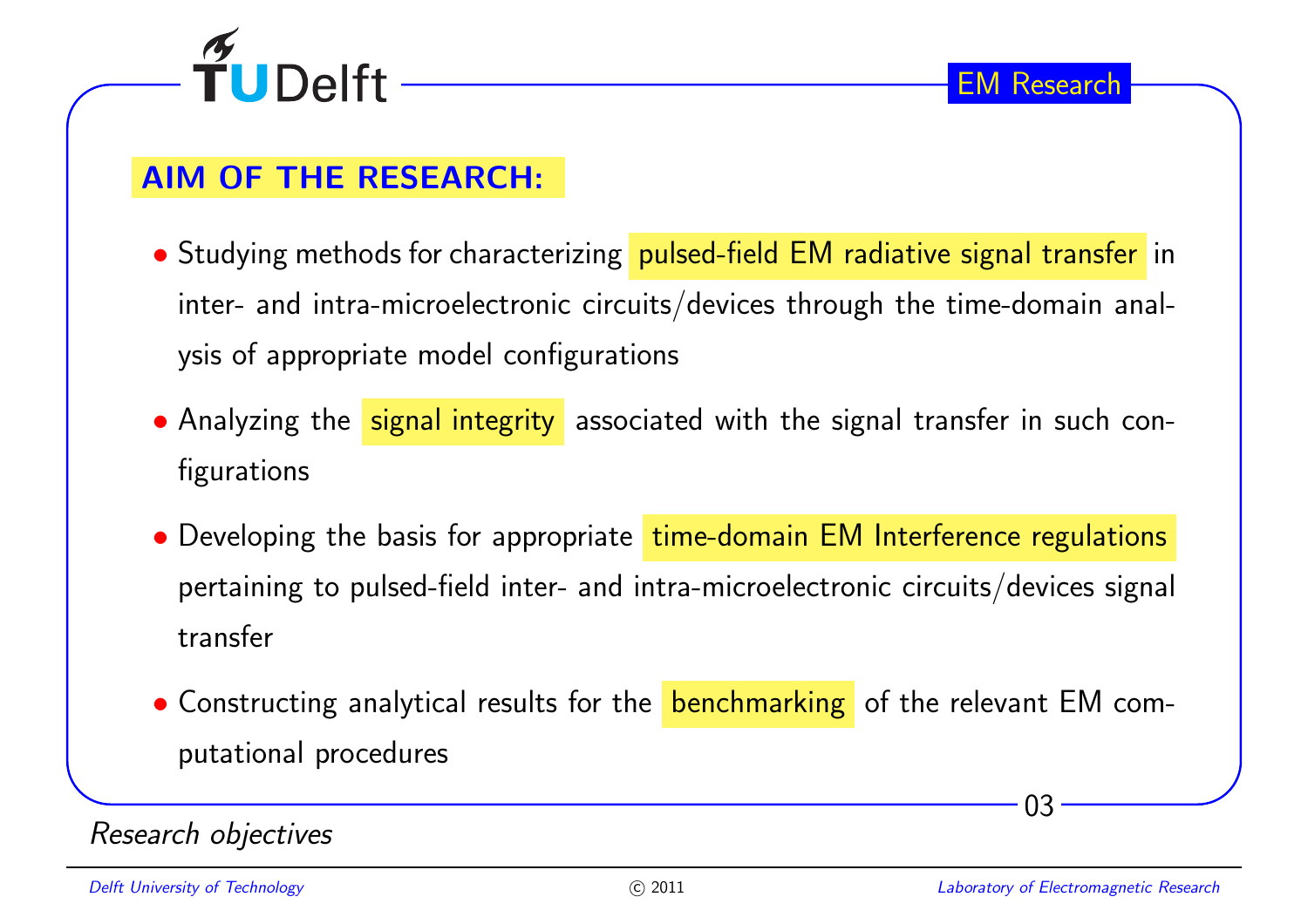

MODEL CONFIGURATION: • Line-source of electric current excited thin, high-contrast layer with dielectric and conductive properties



\n- \n
$$
\frac{G_{\rm L}}{G_{\rm L}} = \lim_{d \downarrow 0} \int_{z = -d/2}^{d/2} \sigma_{\rm L}(z) \, dz
$$
\n(thin-sheet conductance)

\n
\n- \n
$$
\frac{G_{\rm L}}{G_{\rm L}} = \lim_{d \downarrow 0} \int_{z = -d/2}^{d/2} \epsilon_{\rm L}(z) \, dz
$$
\n(thin-sheet capacitance)

\n
\n

Model configuration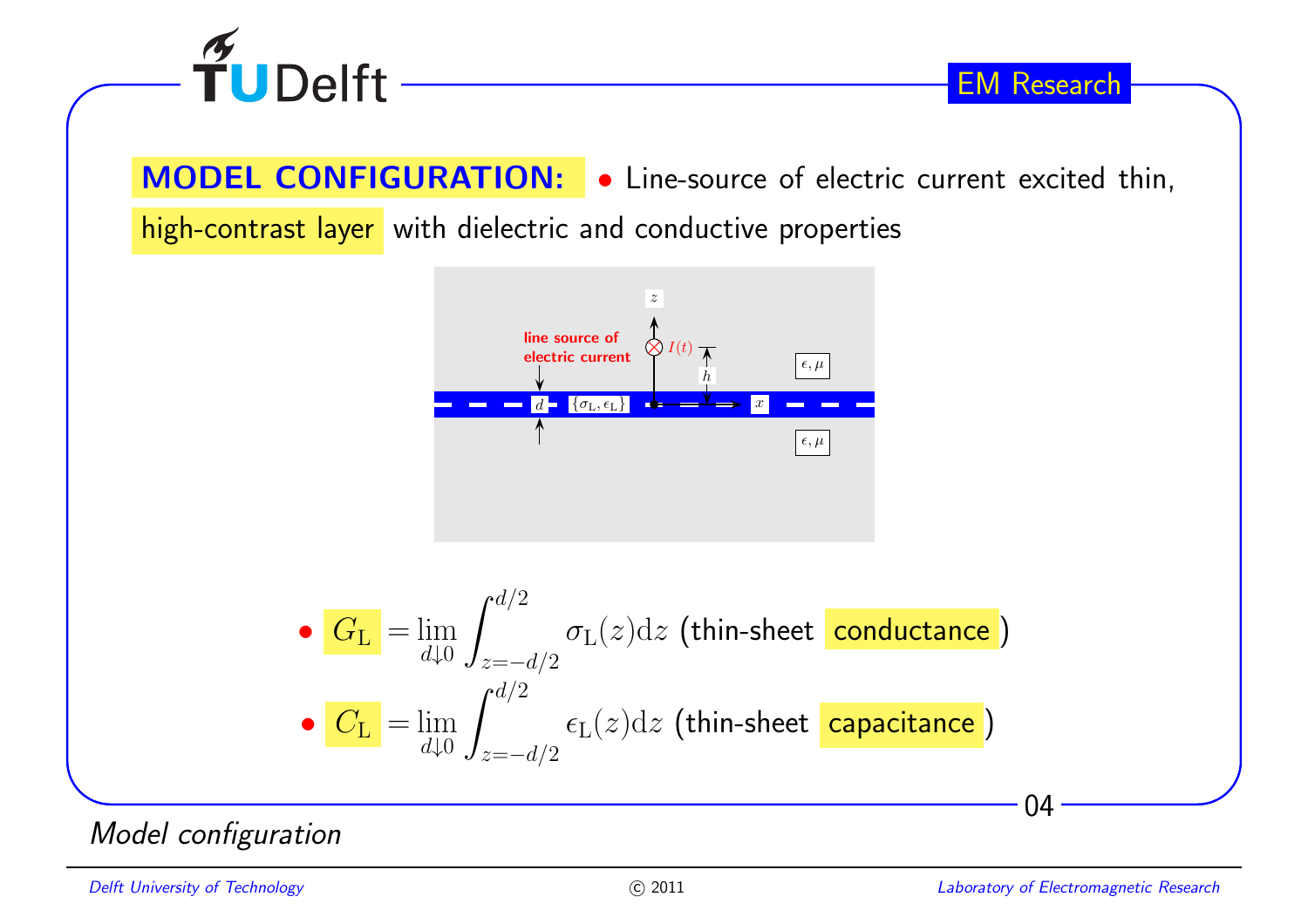

2D MAXWELL FIELD EQUATIONS:  $\bullet$   $\{H_x, E_y, H_z, J_y\}(x, z, t); \frac{\partial_y}{\partial y} = 0$ 

$$
\bullet \begin{bmatrix} 0 & -\partial_z & 0 \\ \partial_z & 0 & -\partial_x \\ 0 & \partial_x & 0 \end{bmatrix} \begin{bmatrix} H_x \\ 0 \\ H_z \end{bmatrix} - \epsilon \partial_t \begin{bmatrix} 0 \\ E_y \\ 0 \end{bmatrix} = \begin{bmatrix} 0 \\ J_y \\ 0 \end{bmatrix}
$$

$$
\bullet \begin{bmatrix} 0 & -\partial_z & 0 \\ \partial_z & 0 & -\partial_x \\ 0 & \partial_x & 0 \end{bmatrix} \begin{bmatrix} 0 \\ E_y \\ 0 \end{bmatrix} + \mu \partial_t \begin{bmatrix} H_x \\ 0 \\ H_z \end{bmatrix} = \begin{bmatrix} 0 \\ 0 \\ 0 \end{bmatrix}
$$

#### THIN-SHEET BOUNDARY CONDITIONS:

• 
$$
E_y(x, z, t) \Big|_{z=-d/2}^{z=d/2} = 0
$$
 •  $H_x(x, z, t) \Big|_{z=-d/2}^{z=d/2} = (G_L + C_L \partial_t) E_y(x, 0, t)$ 

2D Maxwell field equations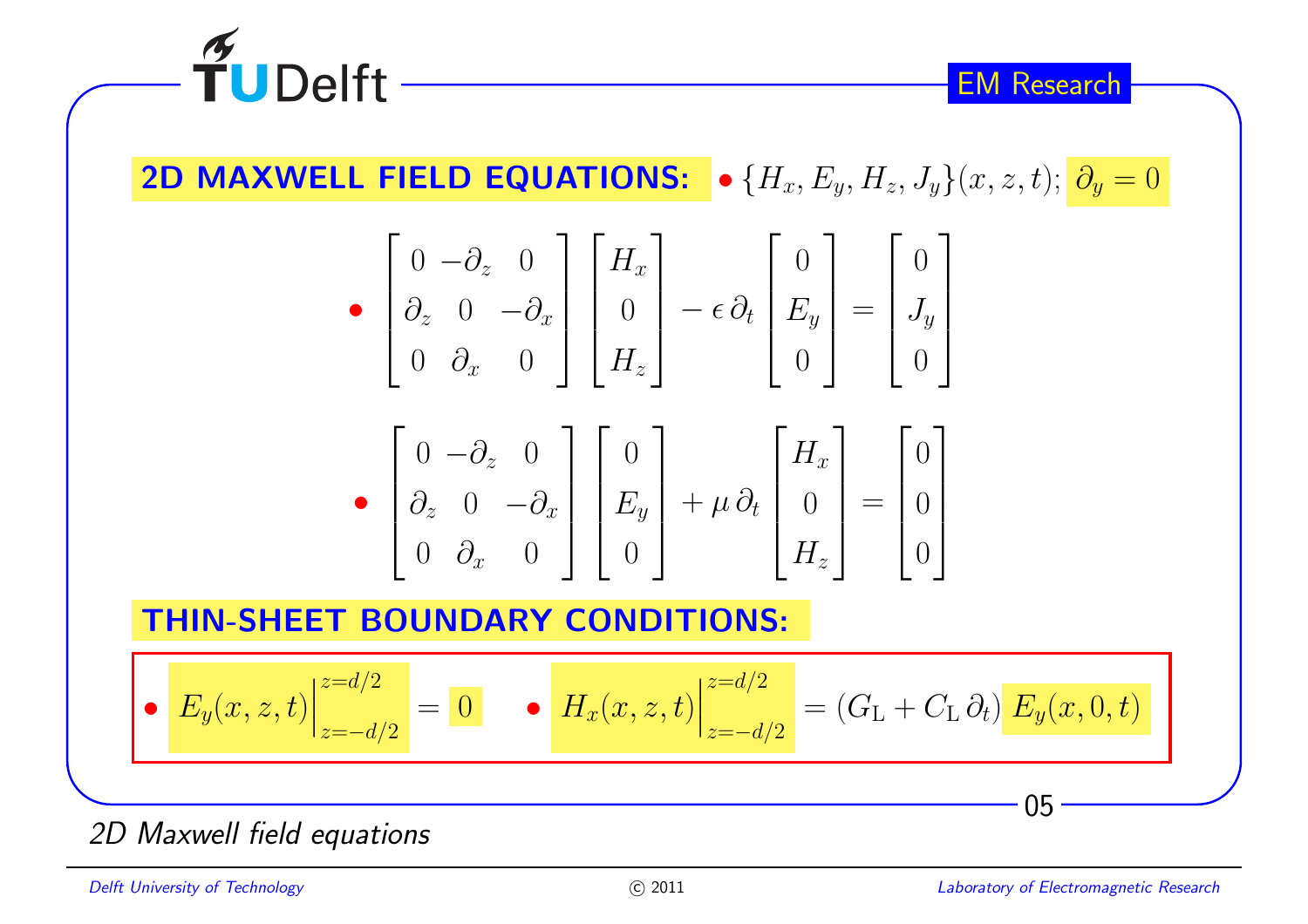

Field excitation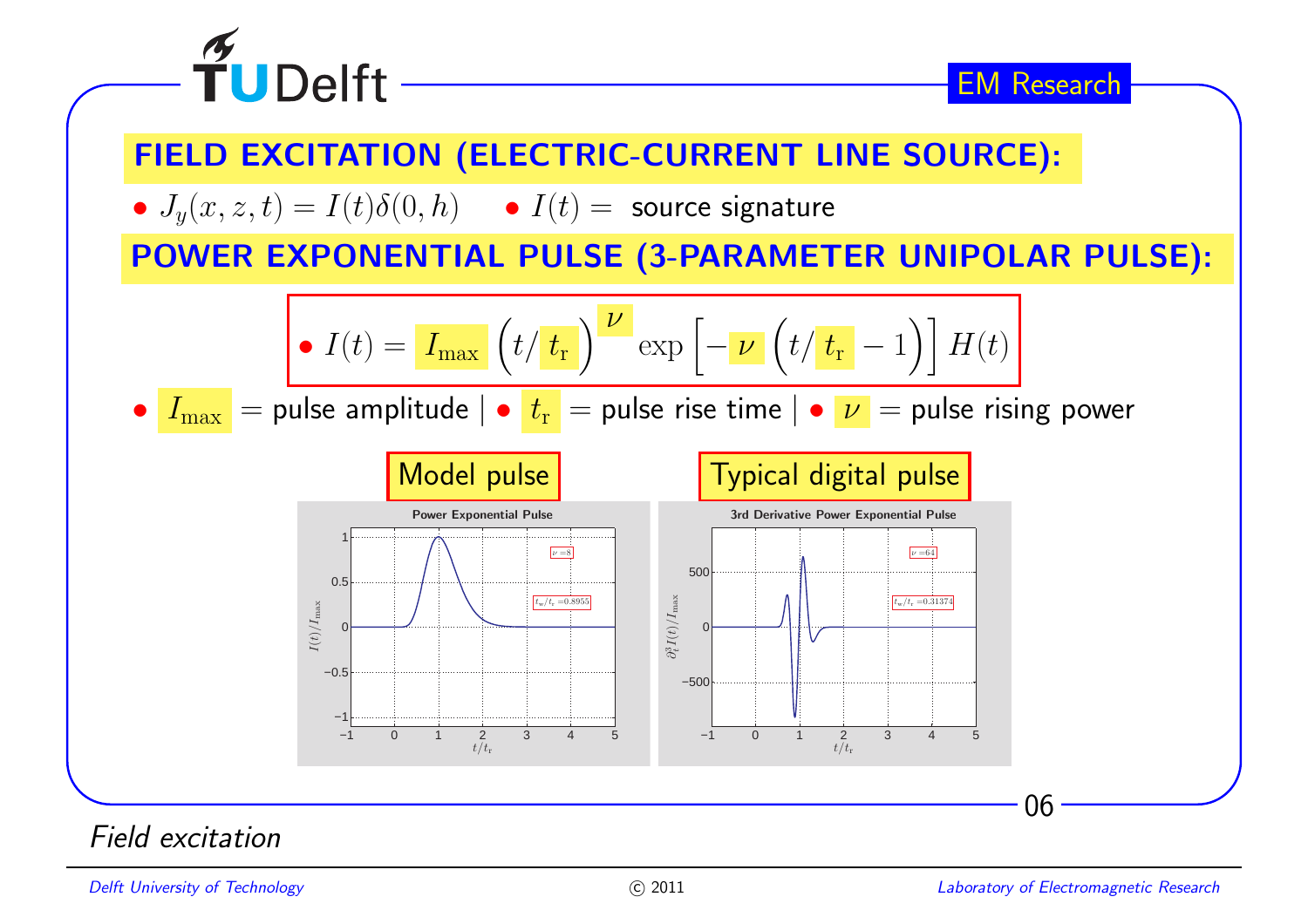

 $\bullet$  TOTAL FIELD  $\{H_x, E_y, H_z\} =$ 

• INCIDENT FIELD  $\{H_x^\textrm{i}, E_y^\textrm{i}, H_z^\textrm{i}\}$  +

• SCATTERED FIELD  $\{H_x^{\mathrm{s}},E_y^{\mathrm{s}},H_z^{\mathrm{s}}\}$ 

## CAGNIARD-DEHOOP METHOD



07

EM Research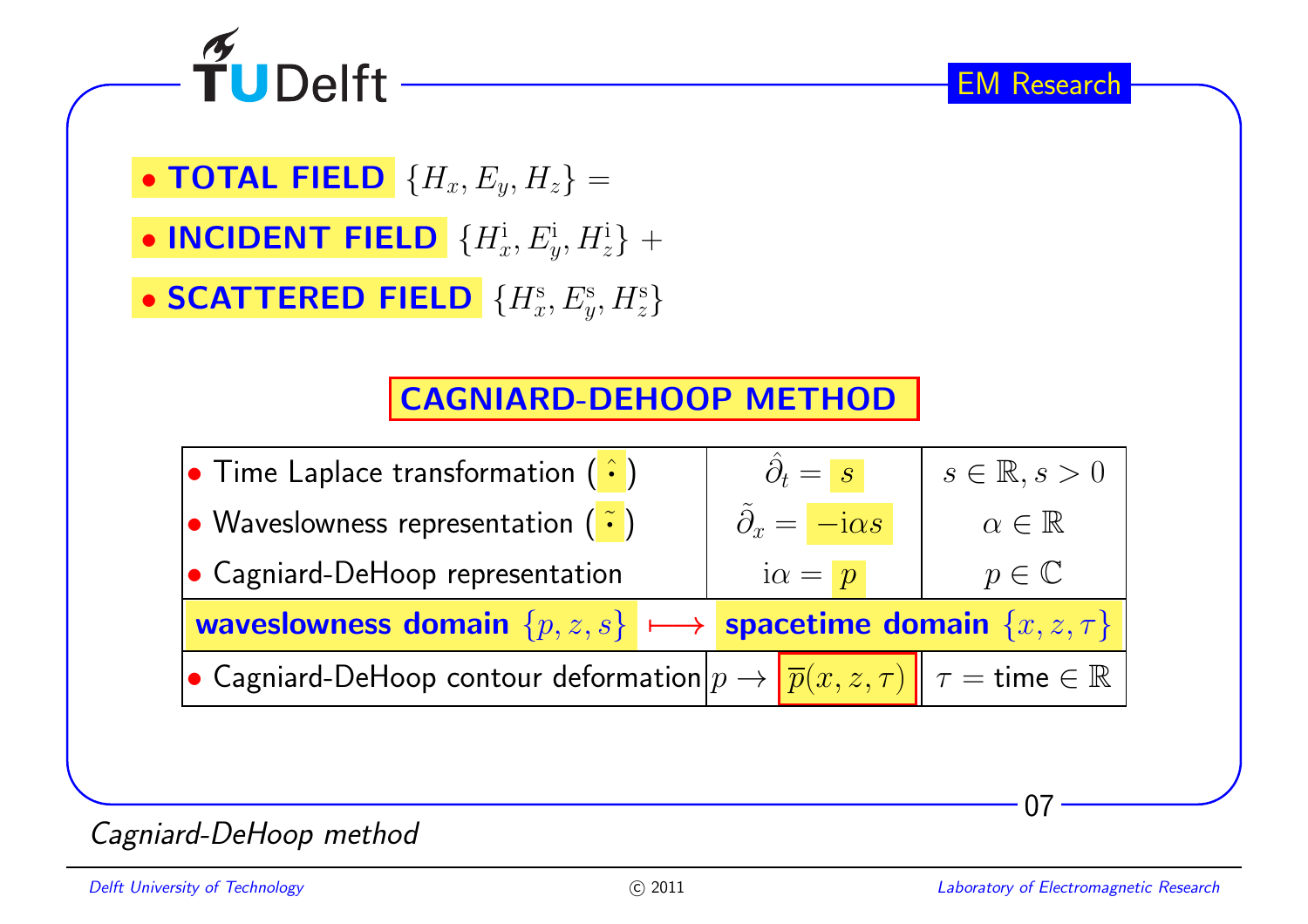

# • INCIDENT FIELD:

• 
$$
\tilde{E}_y^i(p, z, s) = \mu s \hat{I}(s) \frac{\tilde{G}^i(p, z, s)}{\tilde{G}^i(p, z, s)}
$$
  
\n•  $\tilde{G}^i(p, z, s) = \frac{\exp[-s\gamma(p)|z - h]}{2s\gamma(p)}$   
\n•  $\gamma(p) = (1/c^2 - p^2)^{1/2}$   $c = (\epsilon \mu)^{-1/2}$   $\text{Re}[\gamma(p)] \ge 0$ 

(slowness-domain propagation coefficient)

# • SCATTERED FIELD:

• 
$$
\tilde{E}_y^s(p, z, s) = \mu s \hat{I}(s) \frac{\tilde{S}_L(p, s)}{\tilde{G}^s(p, z, s)}
$$
  
\n•  $\frac{\tilde{G}^s(p, z, s)}{\tilde{S}_L(p, s)} = \frac{\exp[-s\gamma(p)(h + |z|)]}{2 s \gamma(p)}$   
\n $\frac{\tilde{S}_L(p, s)}{\tilde{S}_L(p, s)} =$ slowness-domain scattering coefficient layer

Field representations (waveslowness domain)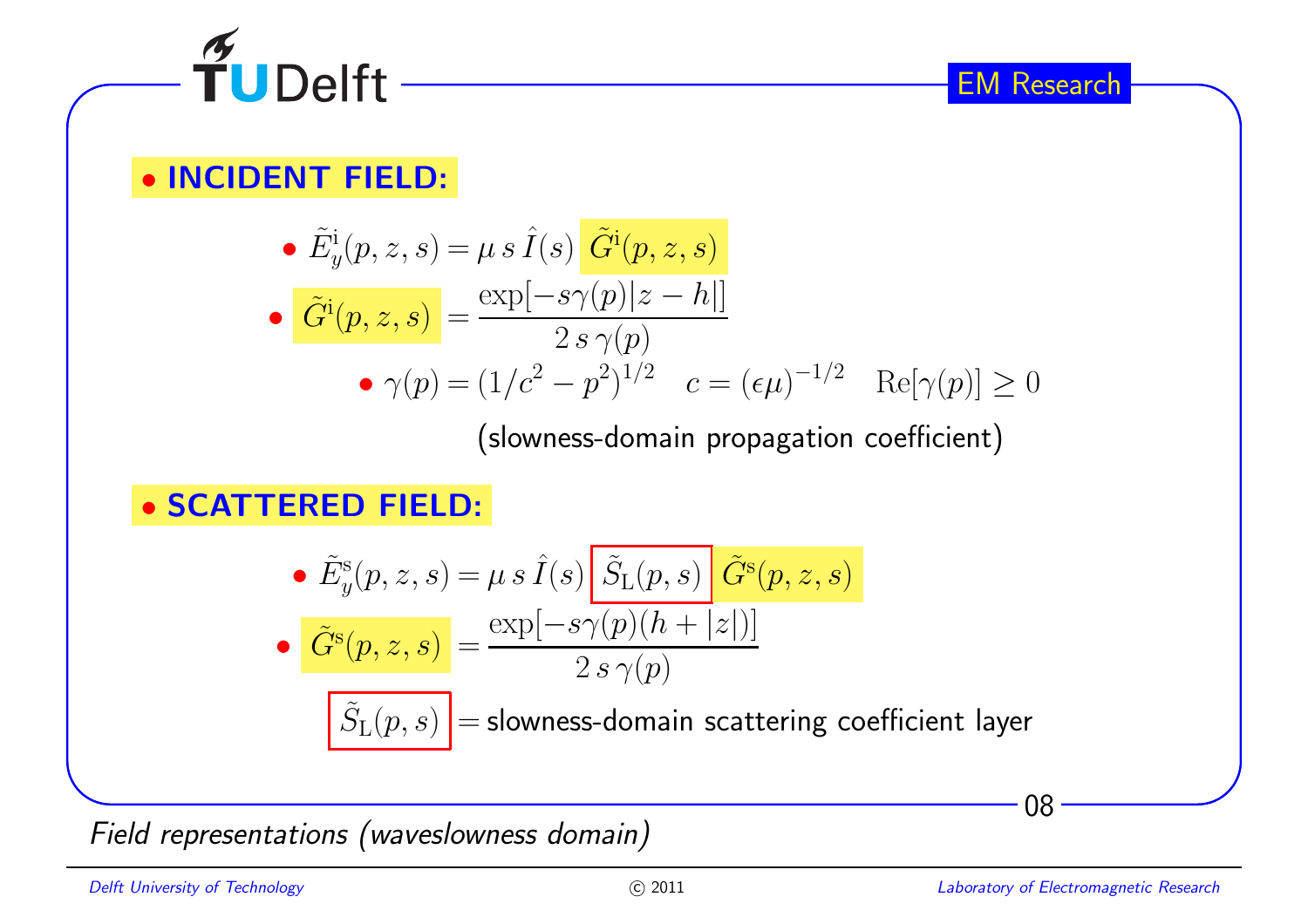

• 
$$
\hat{E}_y^{\text{i}}(x, z, s) = \mu s \hat{I}(s) \frac{1}{2\pi \text{i}} \int_{p=-\text{i}\infty}^{\text{i}\infty} \frac{\exp\{-s[px + \gamma(p)|z - h] \}}{2s \gamma(p)} \text{d}p
$$
  
\n•  $p \to p^{\text{i}}(x, z, \tau) : p^{\text{i}}x + \gamma(p^{\text{i}})|z - h| = \tau | \bullet T^{\text{i}} \leq \tau < \infty$  (**CdH-path**)  
\n•  $\hat{E}_y^{\text{i}}(x, z, s) = \mu s \hat{I}(s) \int_{\tau =}^{\infty} \frac{1}{T^{\text{i}}} \exp(-s\tau) \frac{1}{2\pi(\tau^2 - T^{\text{i}2})^{1/2}} \text{d}\tau$   
\n•  $\overline{T}^{\text{i}} = (x^2 + |z - h|^2)^{1/2} / c$  (arrival time)

• SCATTERED FIELD:

• 
$$
\hat{E}_y^{\rm s}(p, z, s) = \mu s \hat{I}(s) \frac{1}{2\pi i} \int_{p=-i\infty}^{i\infty} S_{\rm L}(p, s) \frac{\exp\{-s[px + \gamma(p)(h + |z|)]\}}{2 s \gamma(p)} dp
$$
  
\n•  $p \to p^{\rm s}(x, z, \tau) : p^{\rm s}x + \gamma(p^{\rm s})(h + |z|) = \tau | \bullet T^{\rm s} \le \tau < \infty$  (**CdH-path**)  
\n•  $\hat{E}_y^{\rm s}(p, z, s) = \mu s \hat{I}(s) \int_{\tau=\tau}^{\infty} \exp(-s\tau) \text{Re}[\tilde{S}_{\rm L}(p^{\rm s}, s)] \frac{1}{2\pi(\tau^2 - T^{\rm s2})^{1/2}} d\tau$   
\n•  $\underline{T^{\rm s}} = (x^2 + (h + |z|)|^2)^{1/2} / c$  (arrival time)  
\n09

Field expressions (time Laplace-transform domain)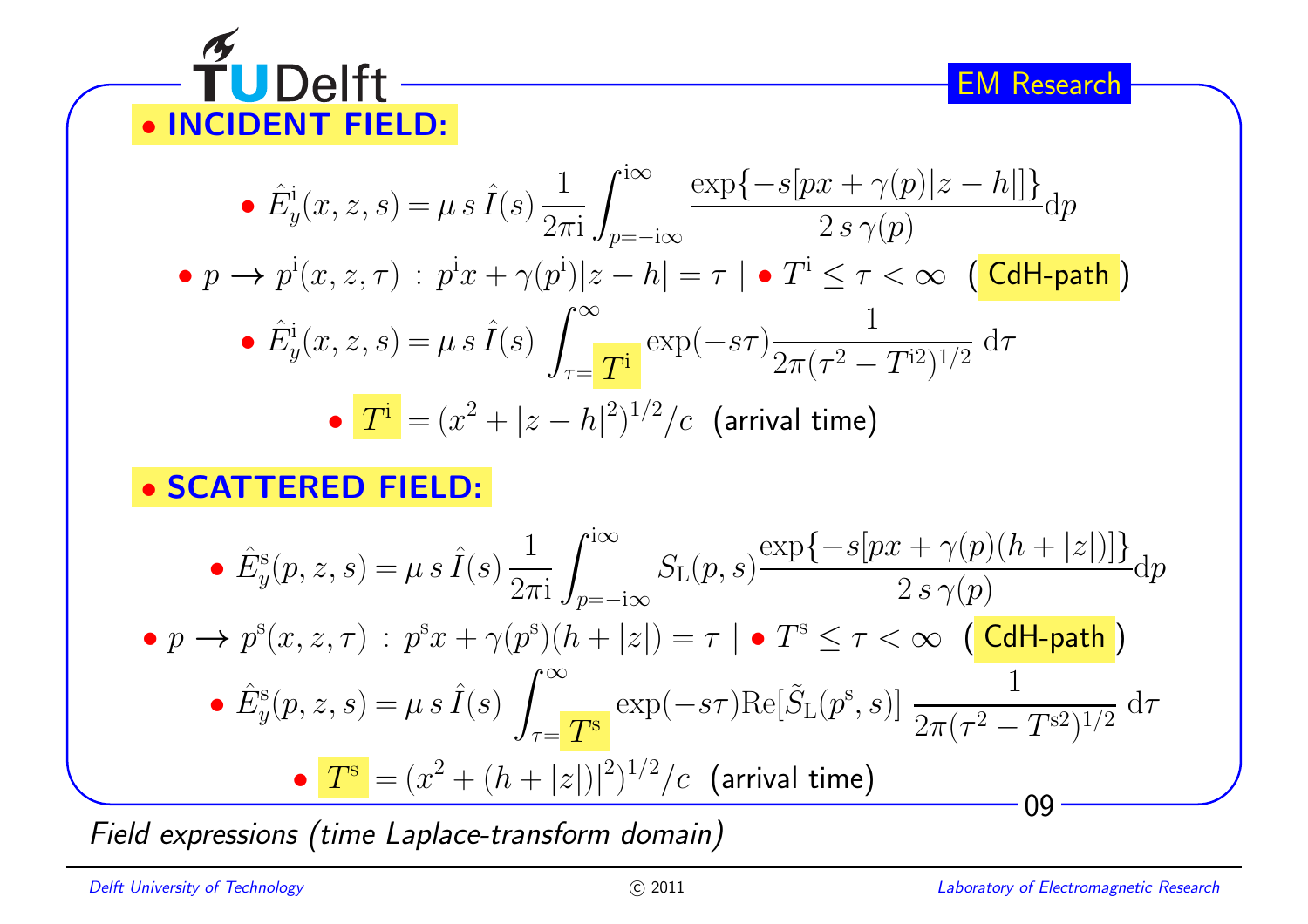

# • INCIDENT FIELD:

• 
$$
E_y^{\mathbf{i}}(x, z, t) = \mu \partial_t I(t) \stackrel{(t)}{*} \left[ \frac{1}{2\pi (\tau^2 - T^{\mathbf{i}2})^{1/2}} \right] H(t - T^{\mathbf{i}})
$$

• SCATTERED FIELD:

• 
$$
E_y^s(x, z, t) = \mu \partial_t I(t) \stackrel{(t)}{\ast} \left[ -\frac{1}{2\pi (t^2 - T^{s2})^{1/2}} + \int_{\tau = T^s}^t \frac{K_L(\tau, t - \tau)}{2\pi (\tau^2 - T^{s2})^{1/2}} d\tau \right] H(t - T^s)
$$
  
\n•  $K_L(\tau, t) = \text{Re} \left[ \frac{\beta_L(p^s)}{\beta_L(p^s)} \exp\left\{-\left[ \frac{\beta_L(p^s)}{\beta_L(p^s)} + G_L/C_L \right]t \right\} \right] H(t)$   
\n•  $\frac{\beta_L(p^s)}{\beta_L(p^s)} = \frac{2 \gamma(p^s)}{\mu C_L}$   
\n  
\n $\frac{(t)}{\tau}$   
\n  
\n $\frac{(t)}{\tau}$   
\n  
\n $\frac{(t)}{\tau}$   
\n  
\n $\frac{(t)}{\tau}$ 

Field expressions (time domain)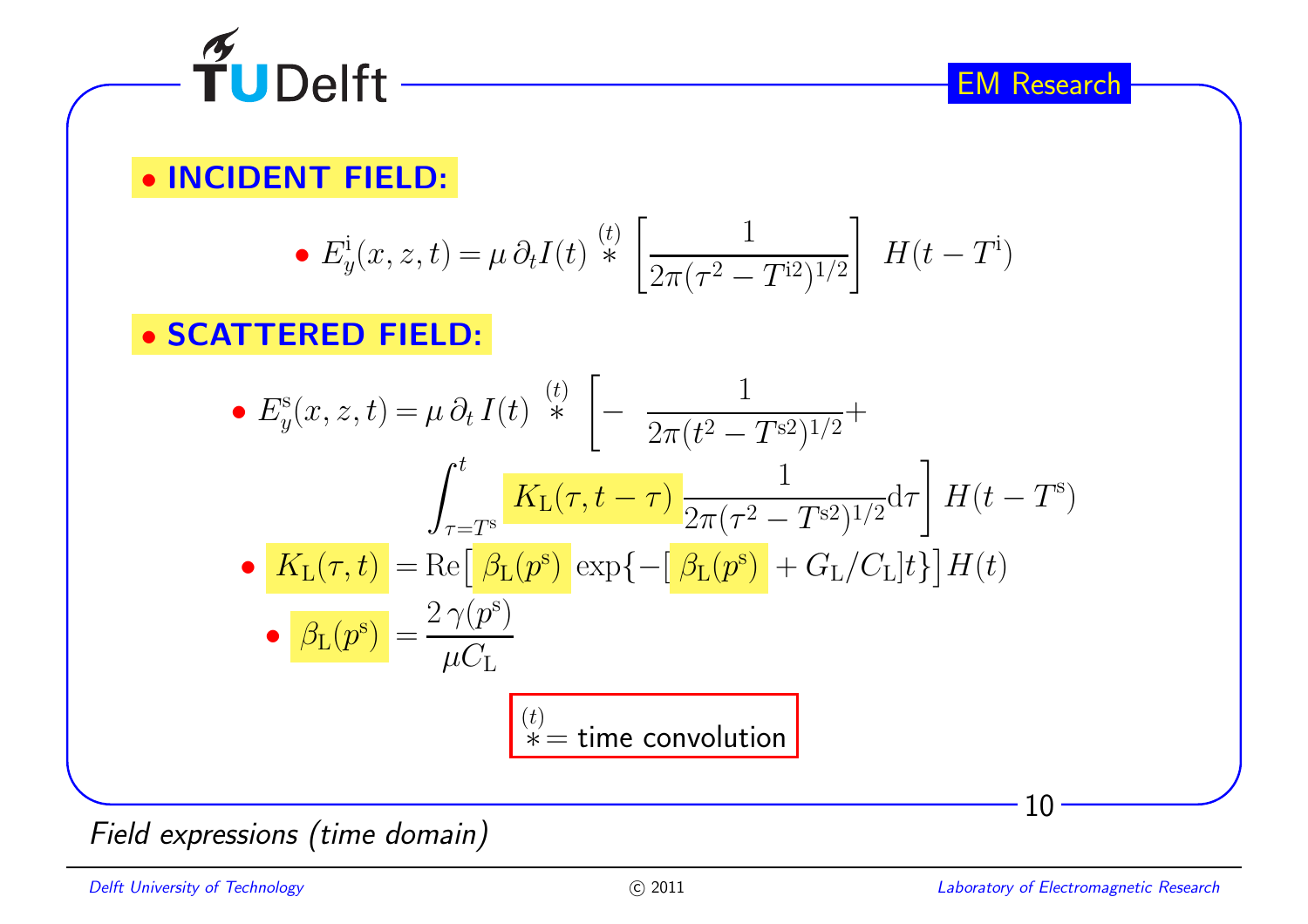

# ILLUSTRATIVE NUMERICALRESULTS

Illustrative numerical results